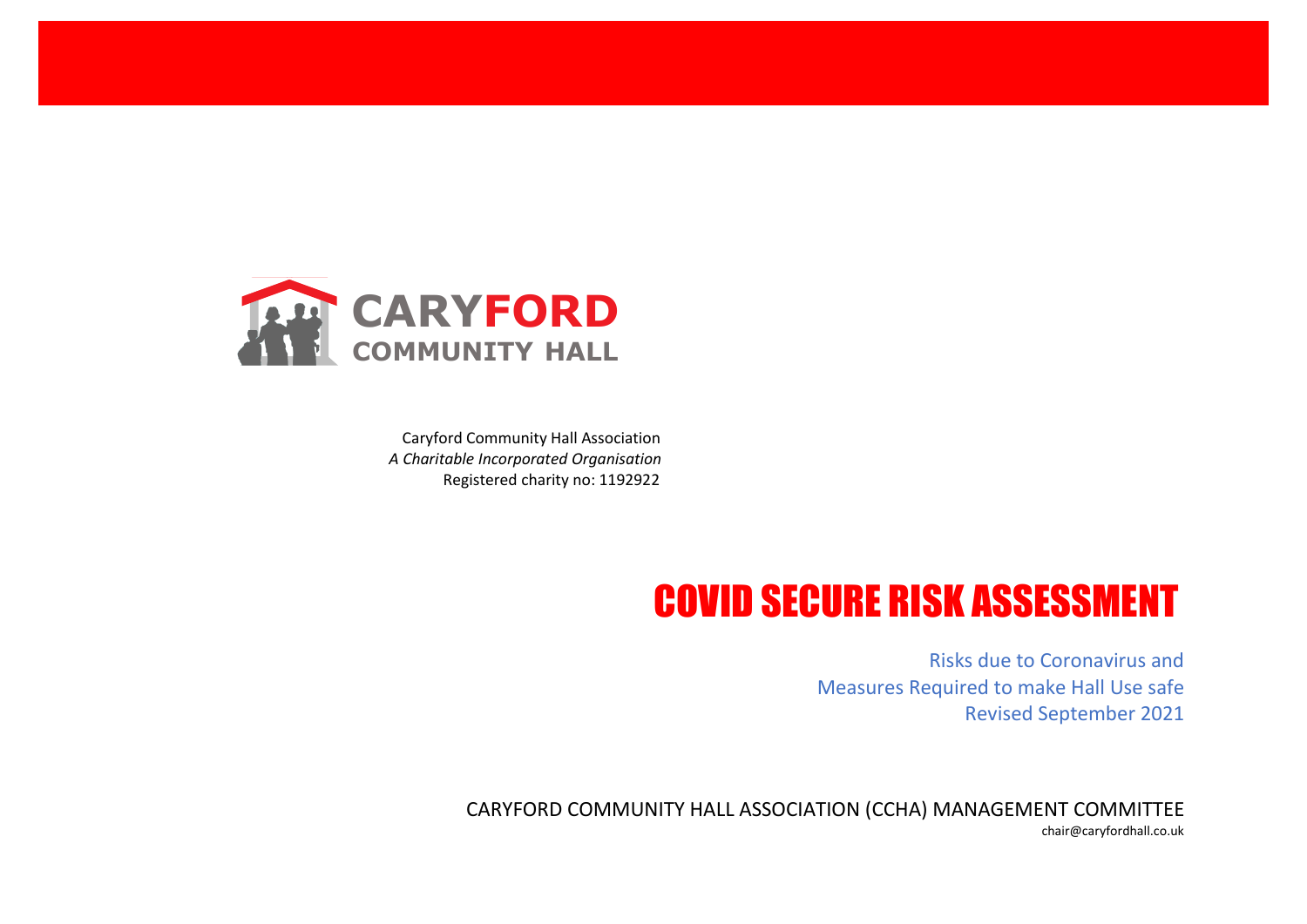## **INTRODUCTION**

This document has been produced in the light of current guidance issued by Government and its advisory body for community halls in England, Action for Communities in Rural England (ACRE) with a view to the reopening of the hall for permitted uses. It complements the hall's existing Health and Safety Risk Assessment. It is the second version, revised in the light of changes to policy and guidance made at the time of the lifting of legal restrictions in July 2021 and our experience of dealing with earlier restrictions.

It records the results of a revised assessment by the Hall Management Committee of the risks due to the coronavirus pandemic and how these may be eliminated or mitigated by a series of measures which we have identified. Some of these changes are for us to implement. Other actions are the responsibility of those organising or attending a session, meeting or function. We have highlighted the Hirer's tasks in **yellow**, thus. Before agreeing to a hire we will want to be satisfied that organisers understand and fully accept what must be done and that they will take the necessary steps to achieve this. We ask them to read this risk assessment carefully. **The emphasis in this revised assessment is upon the responsibility of the Hirer to make decisions about the safe organisation and running of their activity or function**.

The assessment reflects the differing roles of hall management and hirers. ACRE's current guidance<sup>1</sup> stresses that managers are only responsible for providing an environment and facility where a hirer should be able to organise and run an activity, meeting or function which is Covid Secure. Those running a hall are not expected to risk assess the activity etc. itself even if they were able to do so, which they cannot. However, as we make clear below, we expect a hirer to have undertaken this process and be confident that the activity etc. can be arranged and run safely before agreeing to hire the hall for this purpose. **Responsibility for the decisions which affect how the event is planned and run eg how many can attend, how tables or chairs should be arranged, should use of face coverings be encouraged etc. now rests with the hirer not our Committee.**

We shall continue to monitor and keep under review the assessments and measures detailed below: they will need to be changed or added to in the light of changes to the law, revisions of Government guidance and the further progress of the pandemic. We will also appreciate feedback from hirers as to the practicalities of implementing these changes and with any suggestion(s) for further improving our joint response to the threat posed to all of us by Covid-19.

September 2021

<sup>1</sup> https://acre.org.uk/cms/resources/re-opening-information-sheet-v.11-july-2021.pdf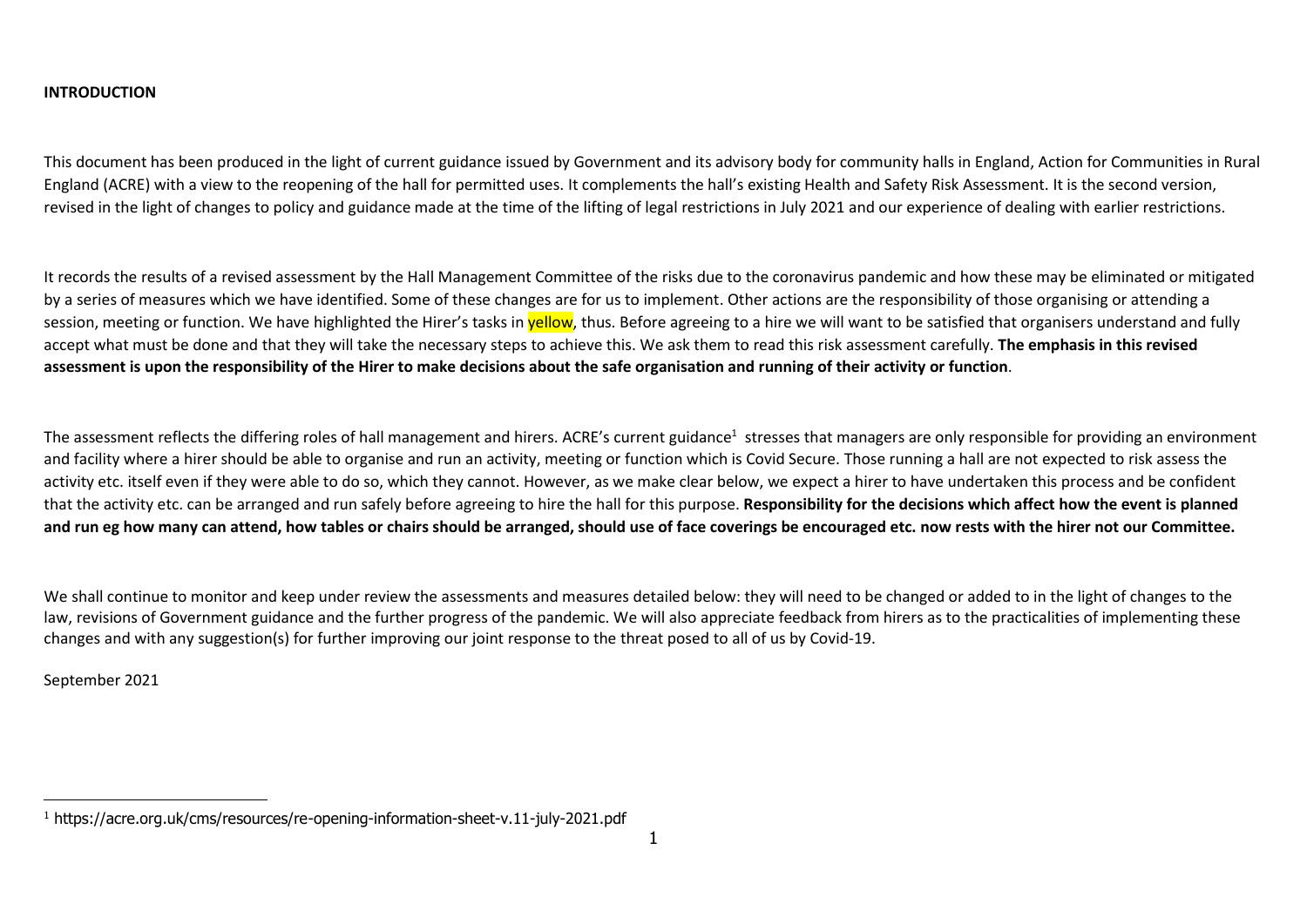| <b>Hall Steward, Committee</b><br>members, volunteers, hall<br>users and visitors, visiting                                                                                                                                                                                                                                                       | Transmission due to coming into contact with<br>coronavirus when:<br>Touching any surface contaminated                                                                                                                                                                                                                                                                                                                                                                                                                                                                                                                  | mitigate risk<br>Written Briefing to Regular User Groups<br>on revised arrangements                                                                                                                                                                                                                                                                                                                                                                                                                                                                                                                                                                                                                                                                                                                                                                                                                                                                                                                  | implemented<br>1.                                                        |
|---------------------------------------------------------------------------------------------------------------------------------------------------------------------------------------------------------------------------------------------------------------------------------------------------------------------------------------------------|-------------------------------------------------------------------------------------------------------------------------------------------------------------------------------------------------------------------------------------------------------------------------------------------------------------------------------------------------------------------------------------------------------------------------------------------------------------------------------------------------------------------------------------------------------------------------------------------------------------------------|------------------------------------------------------------------------------------------------------------------------------------------------------------------------------------------------------------------------------------------------------------------------------------------------------------------------------------------------------------------------------------------------------------------------------------------------------------------------------------------------------------------------------------------------------------------------------------------------------------------------------------------------------------------------------------------------------------------------------------------------------------------------------------------------------------------------------------------------------------------------------------------------------------------------------------------------------------------------------------------------------|--------------------------------------------------------------------------|
|                                                                                                                                                                                                                                                                                                                                                   |                                                                                                                                                                                                                                                                                                                                                                                                                                                                                                                                                                                                                         |                                                                                                                                                                                                                                                                                                                                                                                                                                                                                                                                                                                                                                                                                                                                                                                                                                                                                                                                                                                                      |                                                                          |
| contractors<br>When in the premises:<br>Attending a meeting,<br>activity or function<br>Preparing for a<br>$\bullet$<br>meeting, activity or<br>function<br>When undertaking<br>inspection or<br>maintenance<br>When undertaking<br>$\bullet$<br>cleaning<br>When visiting to view<br>$\bullet$<br>premises prior to hire<br>When collecting mail | with virus<br>Touching infected person<br>When cleaning contaminated<br>surface(s)<br>When disposing of rubbish containing<br>contaminated tissues and/or cleaning<br>cloths<br>Inhaling airborne virus<br>Person potentially infected with Covid<br>19 taken ill when in Hall<br>Infected person(s) visit Hall and<br>possibly transmit virus to others<br>present who need to be informed of<br>this risk<br>Hirer does not organise and run<br>activity, meeting or function in<br>compliance with Covid Secure<br>quidance<br>Hirer brings into Hall equipment or<br>materials which are contaminated with<br>virus | Modifications to Hiring Agreement to<br>2.<br>require new practices and compliance<br>before Hiring permitted<br>New Posters and Signage<br>Covid-19 Cleaning regime for Hall<br>4.<br>Steward and Groups hiring (see specific<br>instructions below)<br>Hirer to decide if Social Distancing regime<br>l5. I<br>required and max number limits per room<br>hired and used<br>Hirer to inform Booking Secretary of max<br>6.<br>number expected at event/activity<br><b>Encouraging increased ventilation</b><br>Encouraging one way movement through<br>8.<br>Hall for all large events where attendees<br>will be crowded.<br>Provision of Hand Sanitiser stations,<br>9.<br>additional cleaning materials and waste<br>bin<br>10. Briefing to Hall Steward<br>11. Provision of guidance, PPE and other<br>equipment for managing person taken ill<br>with Covid<br>12. Hirer to request those attending to<br>register name, email address or phone<br>number in visitors' register or use NHS QR | 2.<br>3.<br>4.<br>5.<br>6.<br>7.<br>8.<br>9.<br>10.<br>11.<br>12.<br>13. |
|                                                                                                                                                                                                                                                                                                                                                   |                                                                                                                                                                                                                                                                                                                                                                                                                                                                                                                                                                                                                         | code<br>13. Requirement that any person who may<br>possibly be infected with virus should not<br>enter building or surrounding area                                                                                                                                                                                                                                                                                                                                                                                                                                                                                                                                                                                                                                                                                                                                                                                                                                                                  |                                                                          |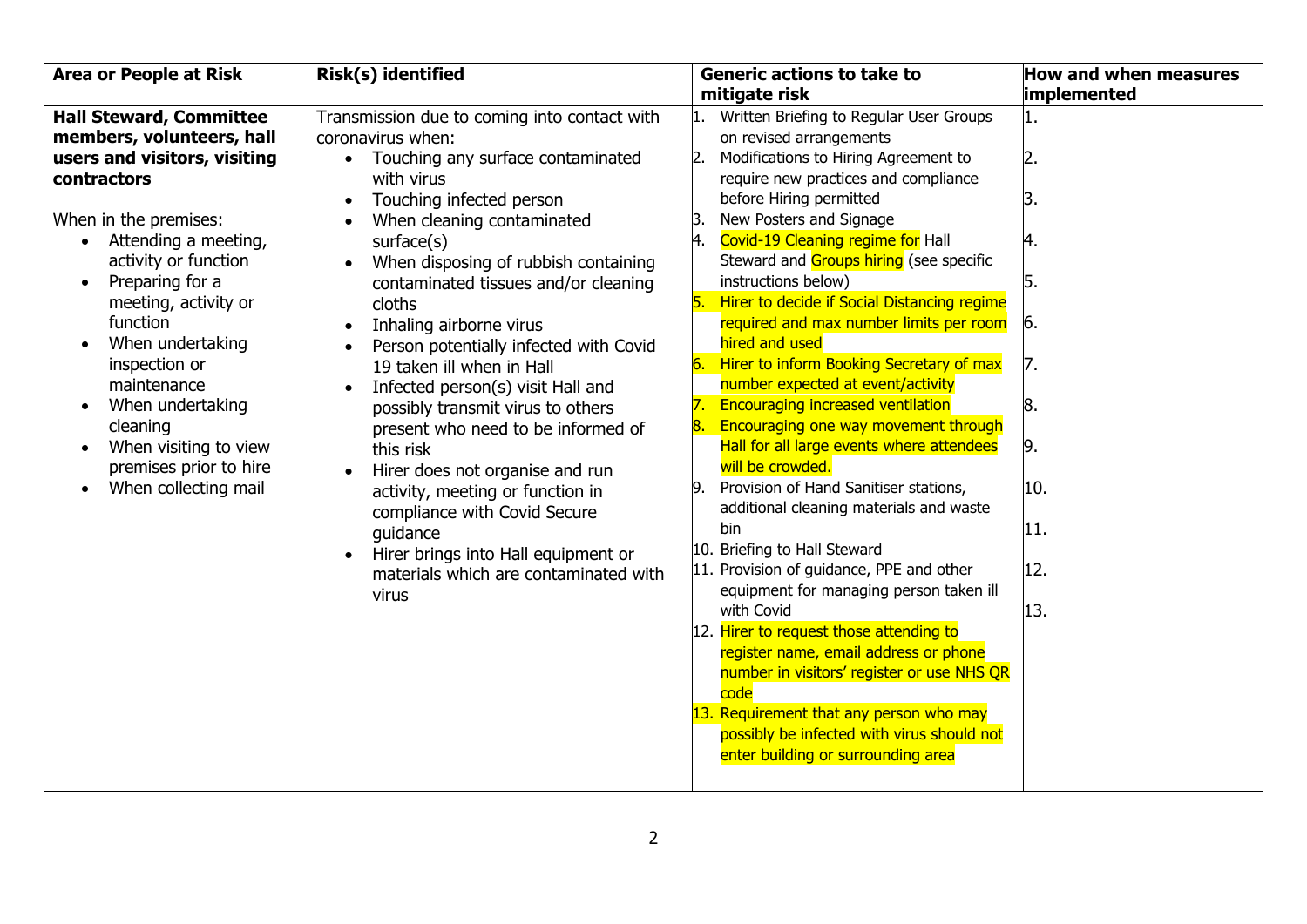| Area or People at Risk: Specific<br>hazards | <b>Risk identified</b>                                                                                                                                                                                                                                                                                                                                                      | Actions to take or required to<br>mitigate risk                                                                                                                                                                                                                                                                                                                                                                                                                                                                                                                                 | <b>How measures</b><br>implemented |
|---------------------------------------------|-----------------------------------------------------------------------------------------------------------------------------------------------------------------------------------------------------------------------------------------------------------------------------------------------------------------------------------------------------------------------------|---------------------------------------------------------------------------------------------------------------------------------------------------------------------------------------------------------------------------------------------------------------------------------------------------------------------------------------------------------------------------------------------------------------------------------------------------------------------------------------------------------------------------------------------------------------------------------|------------------------------------|
| Car Park/paths/ patio/garden<br>areas       | Persons become infected with<br>coronavirus due to social distancing not<br>being observed as people congregate<br>before entering premises or when<br>leaving                                                                                                                                                                                                              | No specific actions required. Virus is not<br>spread during transient contacts. Those<br>attending large events and standing out of<br>doors are unlikely to pose sufficient risk for<br>any actions.                                                                                                                                                                                                                                                                                                                                                                           |                                    |
| <b>Entrance lobby</b>                       | Persons at increased risk of contact<br>with virus if infected persons are or<br>have been present or have<br>contaminated surfaces or the air:<br>Possible "pinch points" and<br>busy areas where risk that<br>social distancing is not<br>observed in a confined area.<br>Door handles, light switches in<br>frequent use.<br>Notice board surface may be<br>contaminated | <b>Committee and Hirers to ask ALL</b><br>1.<br>entering to use hand sanitiser<br>Hirer to consider encouraging<br>wearing of face covering if lobby will<br>be crowded at event<br>Require Hirer to wipe before session<br>З.<br>all door handles and light switches<br>and repeat after session, plus any<br>other surfaces touched.<br>4.<br>Committee to ensure all<br>notices/posters on display are<br>laminated to permit easy cleaning<br>Committee to erect temporary barrier<br>5.<br>separating route into hall (on left)<br>from access route to toilets (on right) | 1.<br>2.<br>3.<br>4.<br>5.         |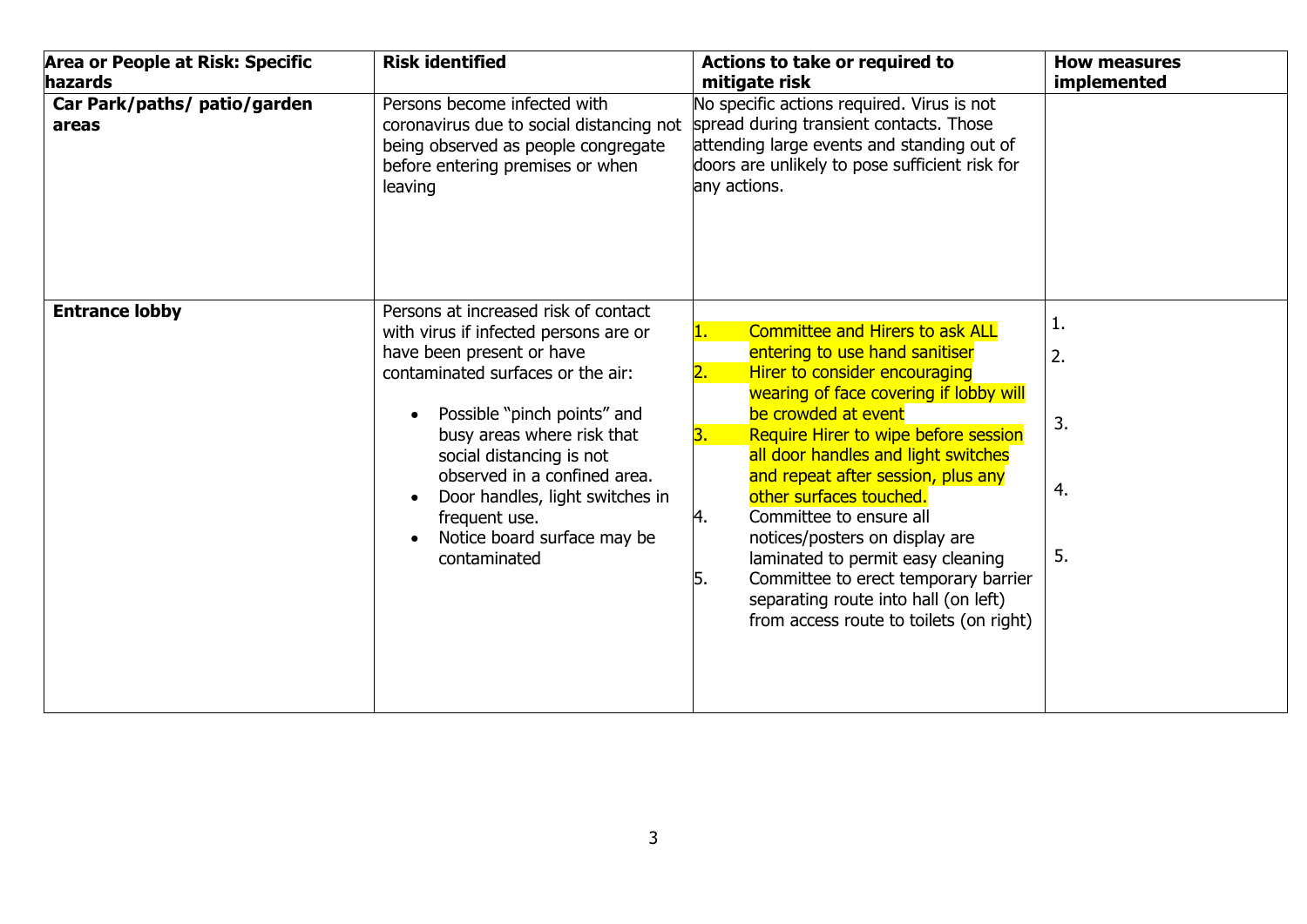| Area or people at risk: specific<br><b>hazards</b>                                                                                                                                                                                                                                                                          | <b>Risk identified</b>                                                                                                                                                                                        | <b>Actions to take or</b><br>required to mitigate or<br>remove risk                                                                                                                                                                                                                                                                                                                                                                 | How and when<br>measures<br>implemented |
|-----------------------------------------------------------------------------------------------------------------------------------------------------------------------------------------------------------------------------------------------------------------------------------------------------------------------------|---------------------------------------------------------------------------------------------------------------------------------------------------------------------------------------------------------------|-------------------------------------------------------------------------------------------------------------------------------------------------------------------------------------------------------------------------------------------------------------------------------------------------------------------------------------------------------------------------------------------------------------------------------------|-----------------------------------------|
| Meeting room or other area used for<br><b>isolation</b><br>If free, meeting room may be used as<br>Isolation Area to accommodate anyone<br>who falls ill when in Hall and who cannot<br>leave immediately. If not free hirer to<br>determine space in building where<br>person to be safely isolated from other<br>persons. | Person who is ill may be<br><i>infectious</i><br>Social distancing much more<br>$\bullet$<br>difficult due to smaller area<br>Increased risk of air and<br>$\bullet$<br>surfaces being infected with<br>virus | 1. If used for this purpose<br>Hirer to decide max number<br>persons permitted in room<br>at any one time<br>2. Committee provides<br>dedicated Table, chairs,<br>sanitiser, instructions sheet,<br>PPE when person taken ill<br>suspected of being infected<br>with Covid-19<br>3. Hirer to wipe all surfaces<br>touched after use<br>4. Hall Steward to clean room<br>(or other space used) as<br>briefed by Booking<br>Secretary | 2.<br>Β.<br>4.<br>15.                   |
| <b>Kitchen</b><br>Room will be entered by those preparing<br>hot drinks/light refreshments for<br>group/party.<br>Users will bring with them their own:<br>Tea, coffee, tea towels,<br>$\bullet$<br>refreshments                                                                                                            | Social distancing much more<br>$\bullet$<br>difficult due to smaller area<br>Risk of crockery used being<br>$\bullet$<br>infected with virus                                                                  | 1. Hirer to determine max persons<br>permitted in kitchen at any one time<br>2. Hirer to wash up any crockery used in 2.<br>hot water after session<br>3. Hirer to wipe clean all surfaces after<br>use<br>Room to be kept ventilated when in<br>4.<br>use                                                                                                                                                                          | 1.<br>Β.<br>4.                          |